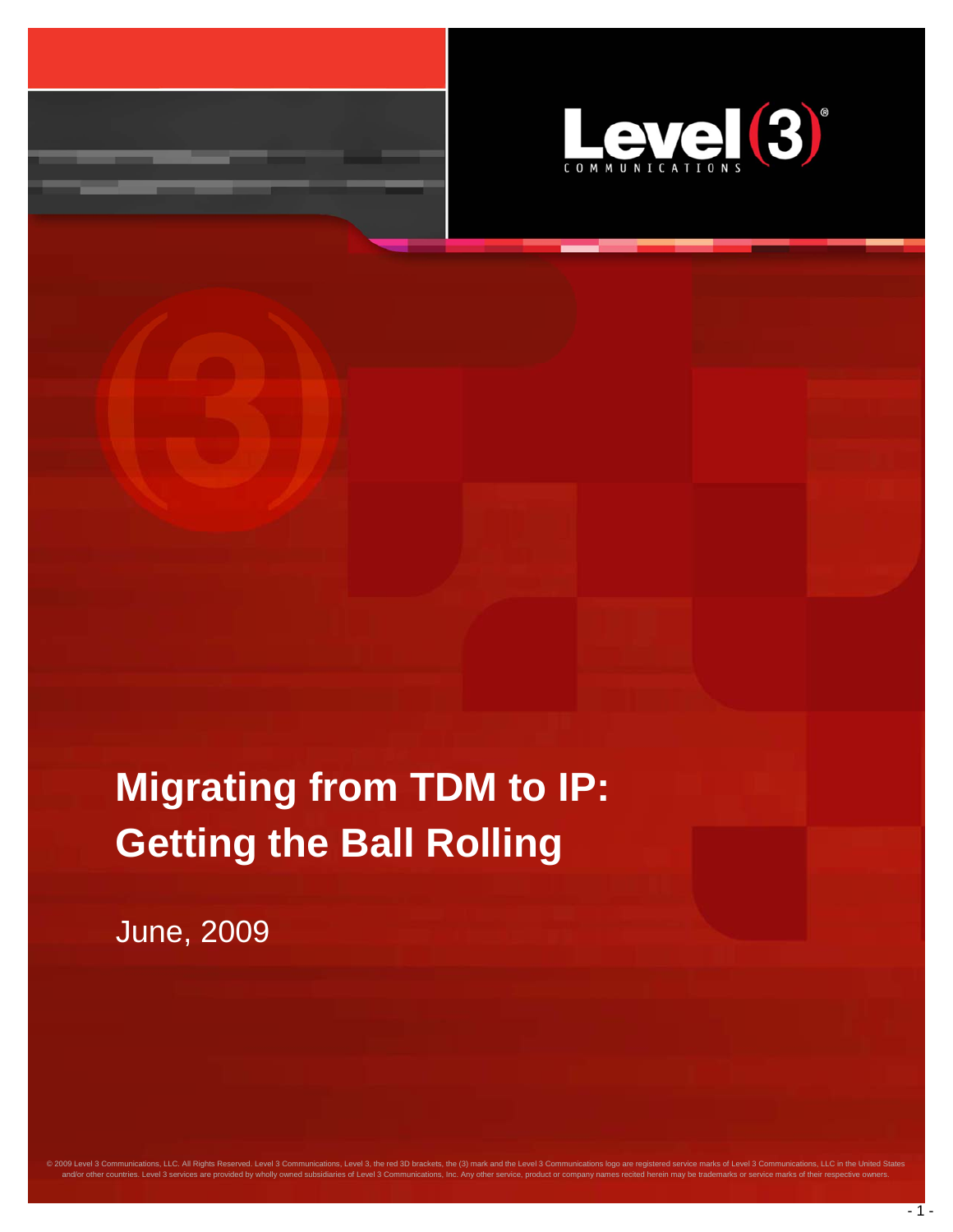

# **Table of Contents**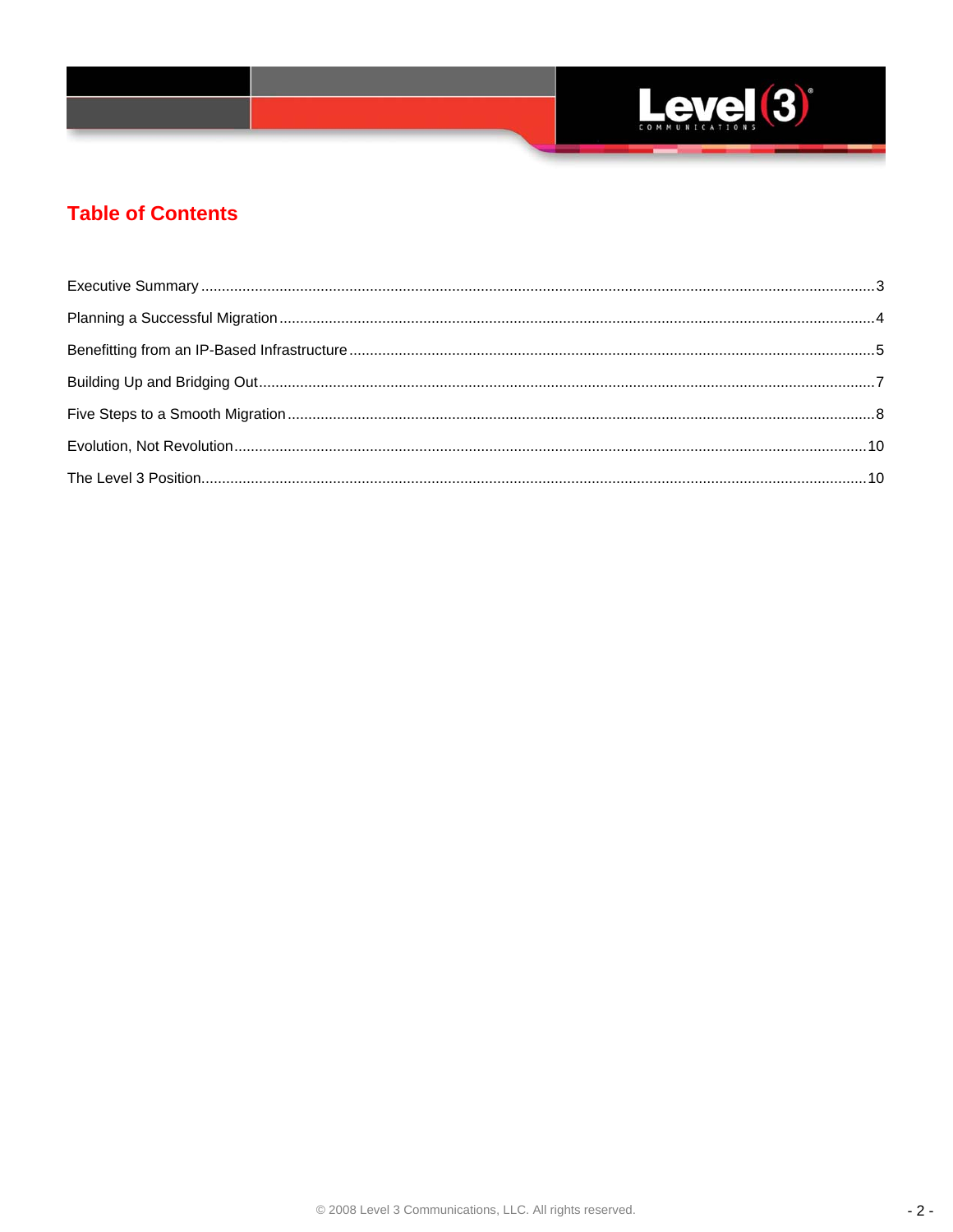

## **Executive Summary**

Enterprise businesses are approaching an important crossroads in meeting their telephony needs. Traditional telecommunications systems are nearing the end of their product lifecycles, and now is the time to decide whether to repair it, replace it or head down a new but potentially more viable path — deploy Voice over Internet Protocol (VoIP), an Internet Protocol (IP)-based solution for voice.

Many companies are currently thinking about, looking at or deploying VoIP, and the number of enterprises using VoIP continues to increase significantly year-over-year. These current and predicted surges in adoption rates aren't surprising, given the opportunity for VoIP to enable companies to realize new avenues for cost-savings, and to achieve unprecedented levels of flexibility and control.

The opportunities presented by VoIP are too great to be ignored. And now is the time to learn how this technology can help enterprises converge their network infrastructures, increase immediate bandwidth access, consolidate termination traffic, and reduce long-distance charges. Understanding the value of IP and VoIP will enable businesses to prepare for the important initial steps that will lead to a successful VoIP deployment.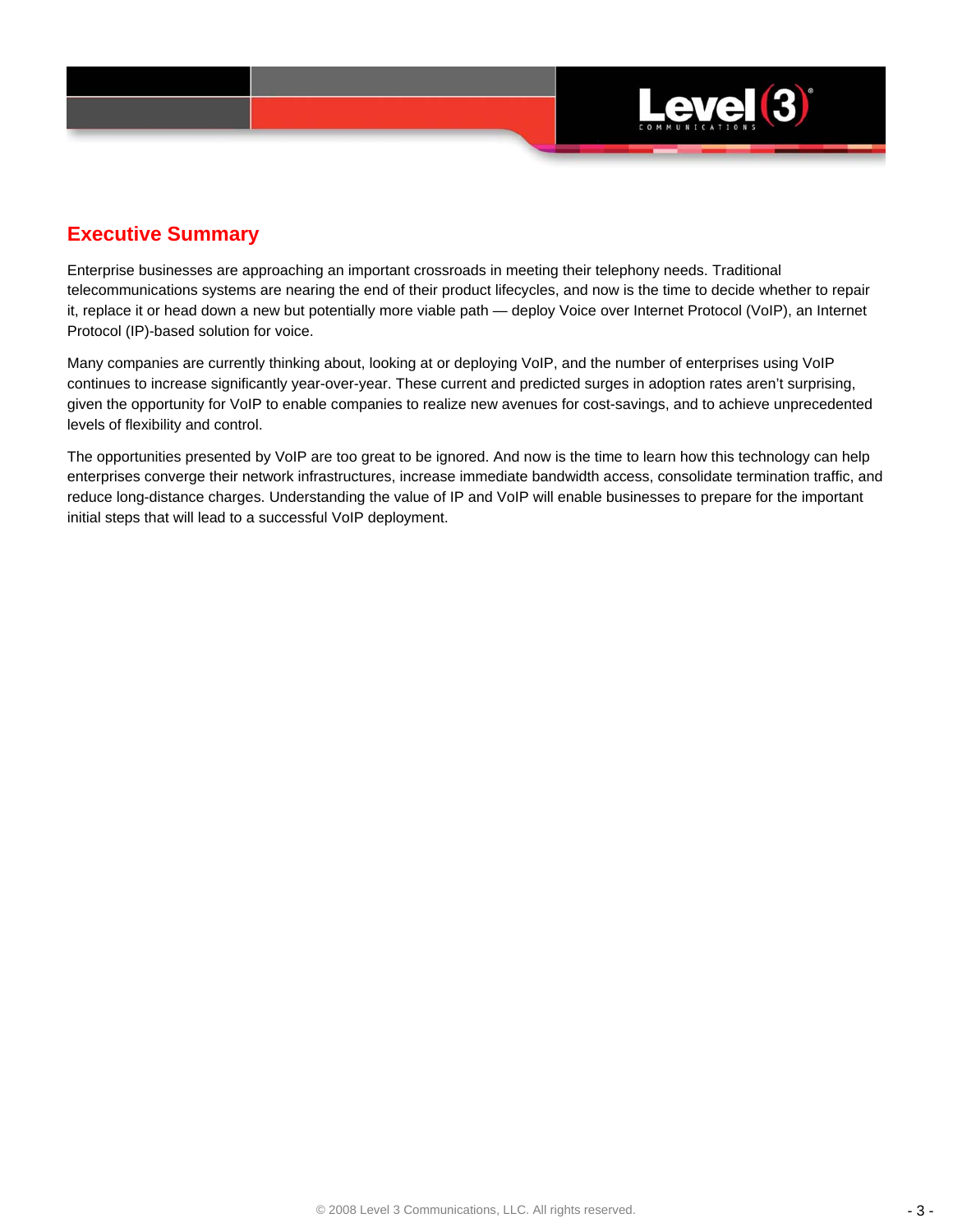

## **Planning a Successful Migration**

As the global marketplace continues to become more and more competitive, enterprises are looking for ways to increase their agility and adaptiveness so they can retain their edge. Many companies have already migrated their records databases, inventories, and other back-end systems to IP. Replacing antiquated systems can help cut costs, increase scalability, enhance flexibility and improve efficiencies. Upgrading the phone system to VoIP is another important facet of this strategy.

Because VoIP sends multiple packets of information over many different routes at the same time, it enables enterprises to move massive amounts of information more efficiently and at a much lower cost than traditional circuit switched networks. VoIP can simultaneously transmit voice, data and multimedia; share bandwidth between applications; and more effectively use network resources than time-division multiplexing (TDM). In addition, Session Initiation Protocol (SIP)-based VoIP, which is built on open standards, is non-proprietary and allows for easy interoperability with new and emerging SIP-based applications and technologies from various vendors. As a result, SIP-based VoIP can simplify integration, enhance communication and improve customer service.

Many enterprises today struggle with how to best move from point "A" (TDM) to point "B" (VoIP) without experiencing business interruptions. But this migration is not an all-or-nothing proposition. A hybrid approach is often the best solution, because it enables an enterprise to adopt VoIP while still using elements of its legacy telephone system. A successful migration strategy focuses on bridging the gap. In doing so, an enterprise can continue to operate efficiently while maximizing its investment in existing technologies and beginning to take advantage of all that VoIP has to offer.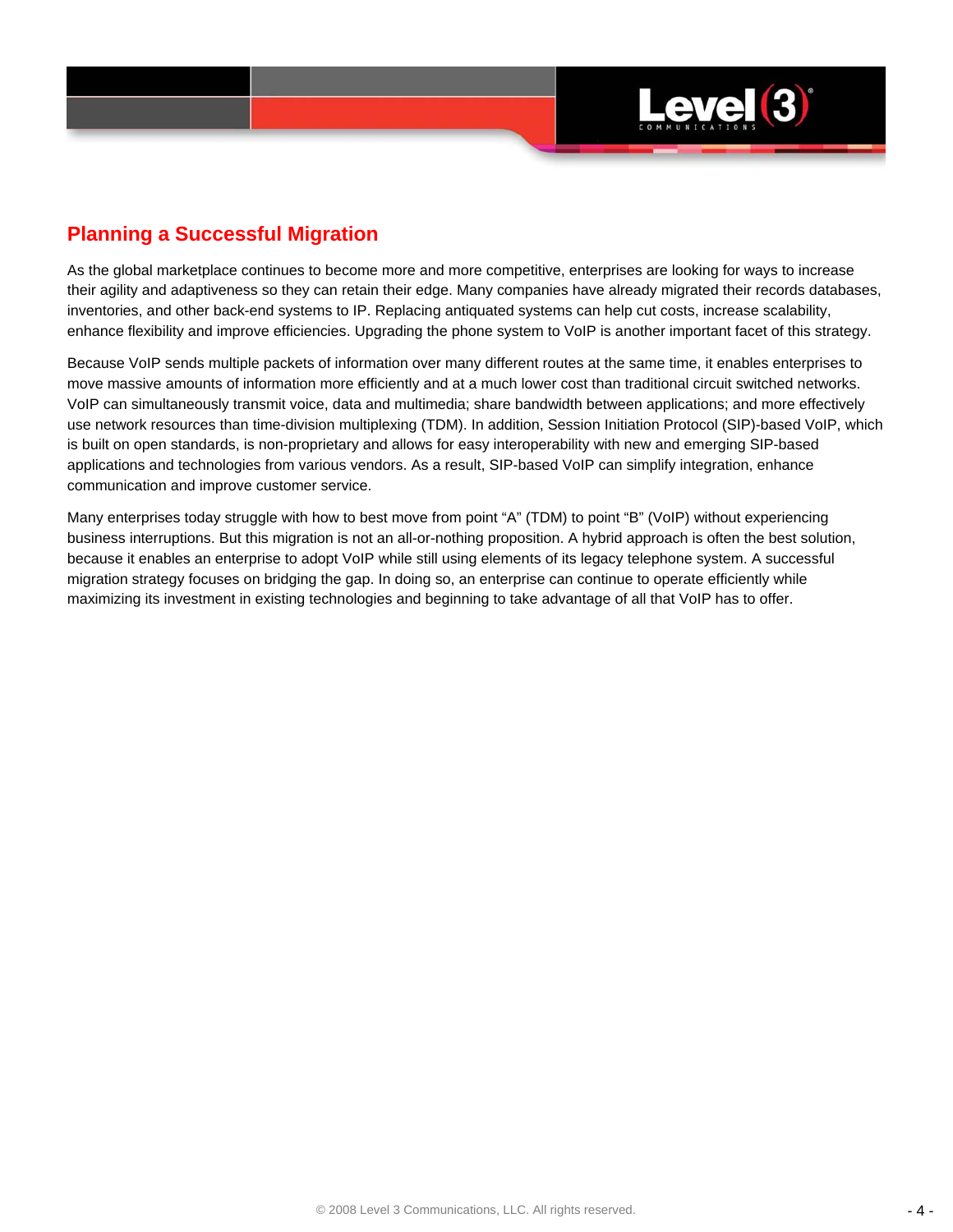

## **Benefitting from an IP-Based Infrastructure**

IP infrastructure can be significantly less expensive than TDM networks. Why? IP allows an enterprise to realize reduced operational and capital expenditures through lower cost of equipment and an increased ability to mix and match products and services from multiple vendors to create the best possible solution at the right price.

Specifically, IP-based systems can reduce the "cost of doing business" through:

- **Converged network infrastructure**  Enterprises have traditionally maintained separate networks for private data, voice and Internet applications. IP allows businesses to combine the two disparate TDM voice and data networks into one network to handle voice and data, as well as video. This convergence reduces the capital and operating expenses that were previously associated with maintaining, upgrading, and managing multiple networks. It also paves the way for advanced communications applications, such as video conferencing.
- **Increased immediate bandwidth access**  Enterprises can now purchase Ethernet-based connectivity at the access level, an activity that has traditionally been a chokepoint in deploying converged network solutions.
- Consolidated telephony architecture and aggregated PSTN termination traffic IP architecture allows an enterprise to aggregate all of its branches into a single ingress and egress location, or gateway site. This enables greater control of telecommunications expenses, elevates buying power to upstream providers, and increases control and monitoring of network activity.
- **Reduced long distance charges**  IP systems give enterprises the ability to route calls internally rather than send them over the public switched telephone network **(**PSTN), reducing "per minute" charges. Enterprises with significant interoffice communication, or with both domestic and international calling patterns, can use IP to drastically reduce long-distance charges. Enterprises can also utilize IP to replace expensive toll-free numbers with local numbers to realize additional cost savings.

IP-based infrastructures enable businesses to employ a wide array of features that increase efficiency and effectiveness:

- **Easier integration of applications**  IP is the widely accepted standard upon which most of today's applications are built. Enterprises that use IP as a foundation can achieve near-seamless integration and interoperability between applications such as VoiceXML-based interactive voice response (IVR) systems and Web-based conferencing.
- **Improved support for remote workers**  IP provides traveling workers and teleworkers access to the corporate network from anywhere in the world, enabling them to stay more tightly connected to the enterprise. IP also delivers user-defined capabilities that can be set up on users' desktops, including IP-based voicemail, email, voice integration, and "Find Me, Follow Me," a feature that allows remote workers to have their calls follow them wherever they go. Finally, enterprises can use IP to deploy productivity applications that make remote workers more effective and integrate management tools that enable supervisors to better support and evaluate those workers.
- **Enhanced customer service**  Through the integration of voice, data and multimedia, IP allows companies to provide consumers with more consistent experiences across all communication channels. For example, a retail chain store can use IP to regularly route multiple local phone numbers to a single contact center so that consumers receive the same service, regardless of where they are geographically located.
- **Rapid increase in capacity**  IP enables an enterprise to quickly augment capacity on its network. Companies can dynamically re-allocate existing bandwidth from data to voice to accommodate increases in call volume, a process that is not possible with traditional TDM voice circuits.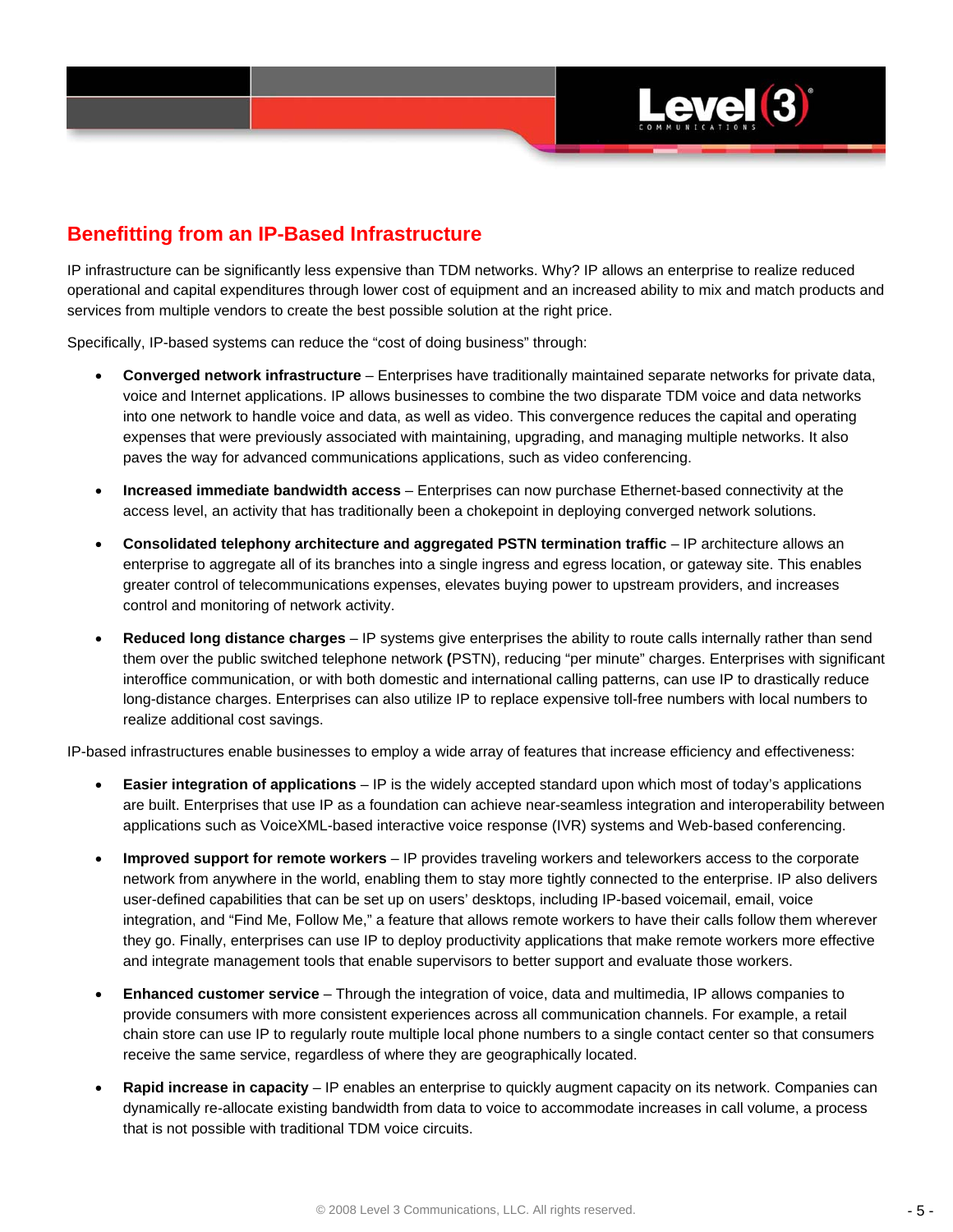

IP-based systems are extremely flexible and can be easily modified as requirements and technologies develop over time. They work with legacy TDM facilities, and enable a number of features and applications not available with TDM. For example, using extension mobility, a user can log into any IP phone and make or receive calls using their own extension. The phone adapts to the user's profile, giving the user access to speed dials, service links, and other user-specific properties. Unified messaging is another application, which enables users to access a single interface for all incoming voice, fax, and email messages. And presence management enables users to locate other users and determine the best possible method to reach them at any particular moment – via phone, e-mail, instant messenger, short message service (SMS), or video.

Feature capabilities are one of the greatest drivers for the migration to IP – and the basis for many business cases. IP allows the enterprise to control many of the advanced features that were traditionally handled externally and charged at a premium.

| <b>Feature</b>                                                                                      | <b>Description</b>                                                                                                                                                     | <b>TDM</b>                                                                                                                                                               | <b>VoIP</b>                                                                                                                                                                                                                                                                                                                                 |
|-----------------------------------------------------------------------------------------------------|------------------------------------------------------------------------------------------------------------------------------------------------------------------------|--------------------------------------------------------------------------------------------------------------------------------------------------------------------------|---------------------------------------------------------------------------------------------------------------------------------------------------------------------------------------------------------------------------------------------------------------------------------------------------------------------------------------------|
| <b>Take-back-and-transfer</b>                                                                       | A call going to a customer is<br>"taken back" by the carrier and<br>sent to a new destination.                                                                         | Limited feature with poor<br>standard support based on<br>customer requirements.<br>Usually has a per-call charge.                                                       | Re-Invite, Refer and RFC<br>2833 are all standard SIP<br>protocols controlled by the<br>enterprise VoIP feature server.<br>Standard toll-free rates apply.                                                                                                                                                                                  |
| 2-B-channel transfer<br><b>Attended transfers</b><br><b>Unattended transfers</b><br>3-way transfers | A protocol that allows the<br>carrier to join or transfer a line,<br>and relieves the customer<br>switch of bridging the calls.                                        | Usually only available via a<br>Class 5 switch and rarely<br>available on the long-distance<br>(LD) Class 4 switch.                                                      | Re-invite, which is a standard<br>SIP protocol, will indicate a<br>new destination for a call.<br>Standard toll-free rates apply.                                                                                                                                                                                                           |
| <b>Disaster recovery</b>                                                                            | The trunks are either busy or<br>are not answering, and the<br>traffic moves to a new<br>destination that is connected<br>to a new switch.                             | Requires a configuration on<br>the Advanced Intelligent<br>Network (AIN) platform.<br>Usually a recurring monthly<br>charge billed on a per-number<br>basis.             | The network can support<br>multiple IP end-points to<br>automatically move traffic<br>among endpoints via Primary,<br>Secondary, etc., Round Robin<br>and Percentage Allocation.<br>Traffic is moved via a new IP<br>address, and does not<br>consume idle network<br>capacity.                                                             |
| Intelligent call routing                                                                            | Usually employed as a contact<br>center application that moves<br>the destination of a call based<br>on an enterprise's IVR or<br>automatic call distributor<br>(ACD). | An enhanced feature that<br>requires signaling telemetry<br>between the carrier and<br>enterprise to get routing<br>instructions. Usually billed on<br>a per-call basis. | Supported via SIP 302<br>redirect. Exclusively<br>controlled by the enterprise's<br>equipment. An inherent VoIP<br>feature with no charges aside<br>from standard toll charges.                                                                                                                                                             |
| <b>Voice Virtual Private</b><br><b>Network (VPN)</b>                                                | A private dialing plan that<br>allows an enterprise to dial<br>between remote locations.                                                                               | A premium service that<br>requires a direct connection<br>into the carrier switch. Billed at<br>a premium costs by the call or<br>by the minute.                         | Most VoIP feature servers<br>allow the enterprise to build a<br>private dialing plan<br>independent of carrier<br>connections, and send traffic<br>among enterprise destinations<br>via the public or private IP<br>network. No per-minute<br>charges apply; the only cost is<br>that of the already established<br>IP network connections. |
| <b>Computer Telephony</b><br><b>Integration (CTI)</b>                                               | This application looks at<br>customer's telephone numbers<br>and then reference a back-end<br>database to determine call<br>treatment.                                 | Usually a proprietary<br>application supported by the<br>TDM vendor's equipment.                                                                                         | The baseline protocol of the<br>application is IP, so it allows<br>for the development of a<br>number of open source<br>applications, either in-house or<br>by third parties.                                                                                                                                                               |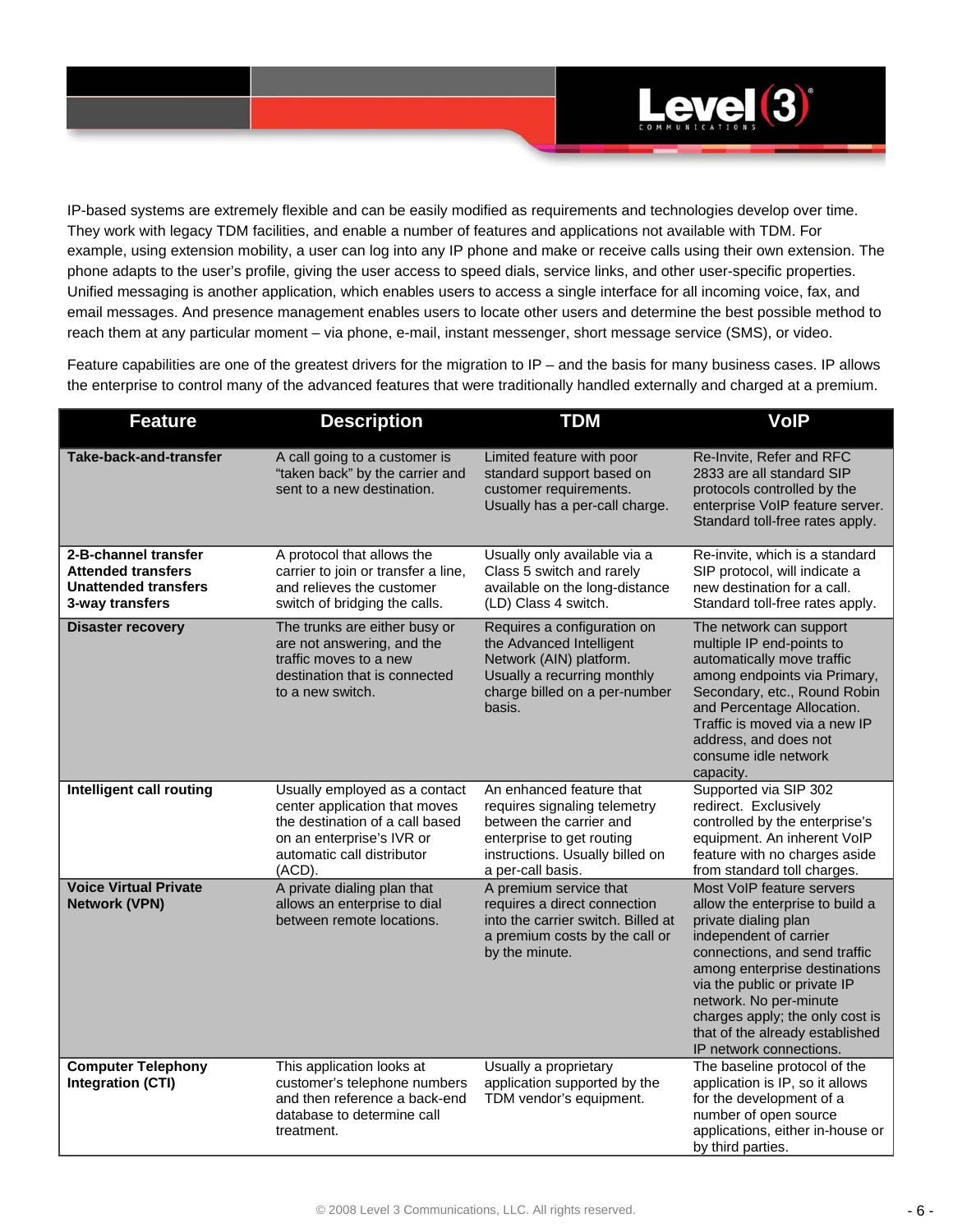

# **Building Up and Bridging Out**

To experience a seamless migration from TDM to IP, an enterprise must embark on a methodical and deliberate network evolution. The VoIP elements should initially be a "wedge" or a complement to the traditional private branch exchange (PBX) services. That said, there is no need for an enterprise to eliminate its previous architecture for a VoIP migration. Rather, the enterprise should view VoIP as an ongoing process with one extremely critical initial action – to ensure that the basic infrastructure is in place to build up and bridge out the existing network. This requires two primary elements.

**Media Gateway/Integrated Access Device** – Serves as the mediator between PSTN-based technologies such as Primary Rate Interface (PRI), Signaling System 7 (SS7), and touchtone; and VoIP-based protocols, such as H.323 and SIP. These TDM to IP capabilities help bridge traditionally-based technologies with an enterprise's emerging IP-based network and developing applications.

**Session Border Controller (SBC)** – Works as a demarcation point between the network and the VoIP service provider. An SBC can help manage a multitude of different network applications, including VoIP and upcoming IP Multimedia Subsystem (IMS) applications. It serves the following purposes:

- Monitors service quality
- Protects from Denial of Service (DoS) or SIP attacks, like a firewall
- Controls access via a control lists of trusted IP addresses
- Acts as a signaling and media edge for all VoIP services in and out of the network
- Allows for Network Address Translation (NAT) at traversal; places VoIP elements in the enterprise's network on a private IP network
- Hides network topology
- Monitors and controls bandwidth

When an enterprise deploys a proprietary or hybrid IP-PBX (private branch exchange) some of this equipment must be "transcoded" to SIP to reach a VoIP service provider.

Deploying application servers, which are implemented based on the specific services required by the enterprise, is as easy as adding a Web server to a router. Currently there are widely available VoIP applications that support Centrex Voice, Conferencing, Prepaid Voice, and Interactive Voice Response, among others. However, because SIP-based VoIP is open source in nature, companies can easily use application servers to design and build their own applications that meet their



particular needs.

The development or use of VoIP-related platforms will most likely fall into the longterm strategy of any enterprise.

**Logical Configuration for an Enterprise VoIP Network**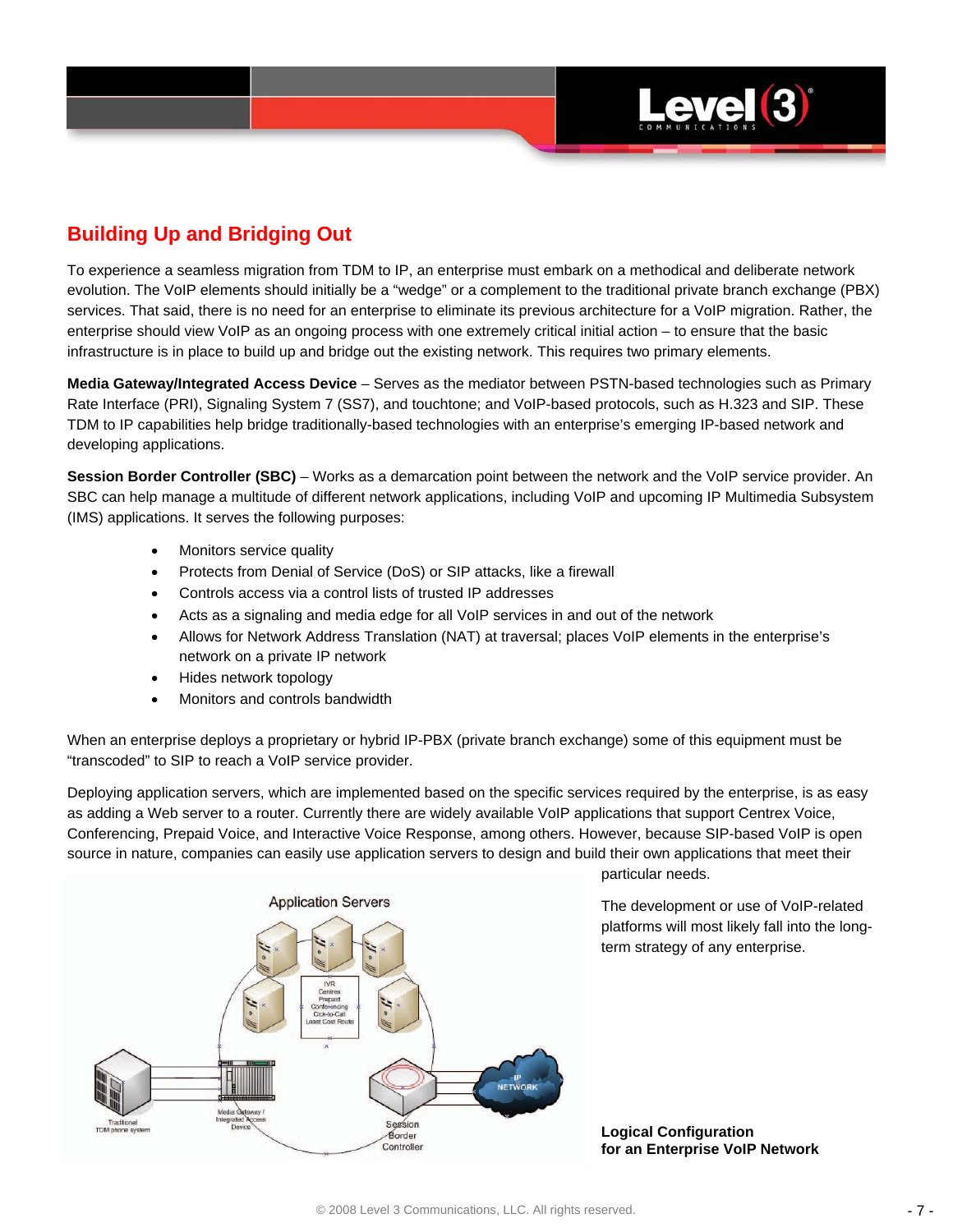

## **Five Steps to a Smooth Migration**

As mentioned earlier, migrating from TDM to IP doesn't have to be a difficult process. Like other large-scale projects of this nature, enterprises must engage in thoughtful discovery activities and short-term and long-term planning to help ensure a cost-effective and seamless transition. By following five basic steps, enterprises can upgrade their networks from pedestrian to prodigious without incurring interruptions or displacing their existing equipment.

#### **1. Assess the Network**

Companies should always conduct a complete network assessment prior to implementing an IP telephony solution. These tests are extremely important as they enable an enterprise to evaluate its data network for a Multiprotocol Label Switching (MPLS) deployment, and to determine if it is robust enough to handle current and projected voice and data traffic needs. The network assessment, which also allows the enterprise to evaluate the impact of changes in calling patterns and voice server configuration, provides companies with the details they need to budget for previously unforeseen but necessary network improvements. This type of evaluation is best supported by equipment vendors.

Enterprises should also work with their equipment providers to ensure that back-end systems are attached to the current TDM system and develop a plan to incrementally migrate these systems to IP. Back-end systems, which include reporting, fraud and billing systems, among others, are sometimes proprietarily tied to a vendor's TDM system. If this is the case, it may be most costeffective for enterprises to replace them with open-source systems during the migration.

#### **2. Create a Cross-Functional Team**

Because VoIP involves the convergence of telephony and data networks, its implementation spans the enterprise and requires cooperation from various groups, including those associated with telecommunications and networking functions. Key members of these groups should be asked to participate on a project team, with the express purpose of gaining an understanding of the overriding business objectives, and defining enterprise, human and technological requirements.

#### **3. Identify the Appropriate Human and Capital Resources**

As with other technologies, effectively deploying IP requires a specific knowledge set and a certain level of experience. Companies must take the time to accurately assess the resources that are available in-house and identify the external expertise they need to secure. Successful IP deployments require certain skills, and migrations run smoothly when enterprises work with equipment vendors and network providers that have the ability to deliver the best components and the highest level of consultative expertise.

These same providers can give companies guidance throughout the process, delivering insight into the most effective way to proceed and providing information about what to anticipate at different points throughout the project.

#### **Do I need to upgrade my LAN?**

Upgrades to the LAN are no different than any updates that are needed due to the development of new applications, such as the implementation of XML for web applications and databases, or the move from 10baseT to 100baseT.

LAN bandwidth requirements and bridging should be regularly re-evaluated. LAN upgrades should be familiar to most companies, and with the ever-increasing use of bandwidthintensive web and video applications, companies should expect many more LAN upgrades on the horizon.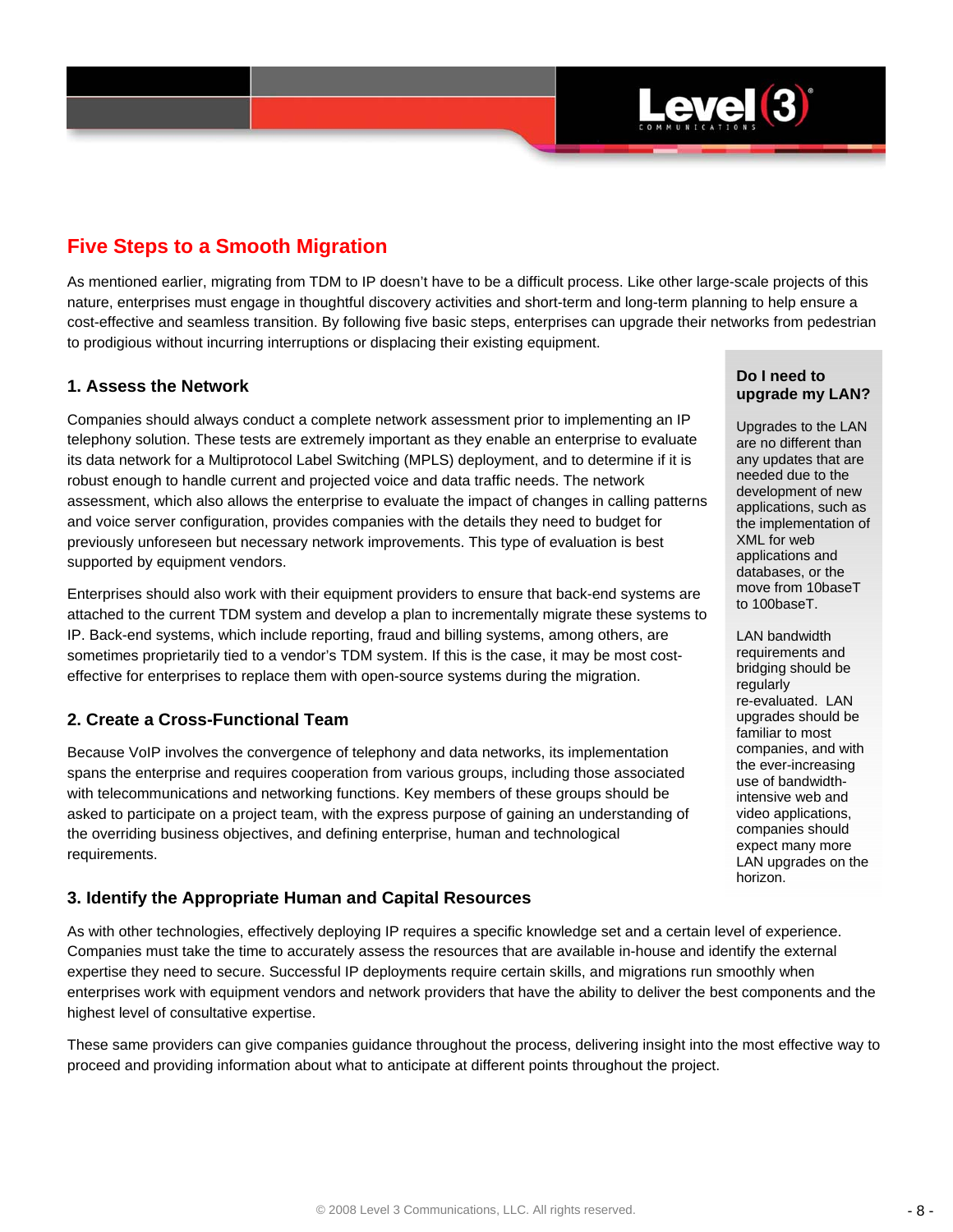

#### **4. Select the Right Network Service Provider**

A solid, experienced service provider is critical to a successful IP migration. To ensure quality of service and scalability, an enterprise must understand the role that MPLS plays in a potential partner's network and how the network service provider routes IP traffic. Enterprises should focus on carriers that offer the following capabilities:

- A converged network infrastructure
- A solid TDM background
- Experience in scaling a VoIP network
- VoIP as an integrated part of the data infrastructure and not an "experiment" next to their traditional switching
- Monitoring systems that recognize issues unique only to VoIP networks, such as Jitter and Latency.

The reach and scale of the service provider's network is also important, as a nationwide footprint allows enterprises to route their VoIP calls over a single network from origination to termination so that they can realize a higher level of QoS. Finally, equipment and service providers should support an enterprise's plans to leverage its new IP system without abandoning existing assets. The speed of the migration will be based on the desired timeframe for return on investment.

#### **5. Develop a Detailed Migration Plan and Stick to It**

Once an enterprise has determined and selected its partners, the parties should work in tandem to create a full-fledged business plan for IP deployment. The plan should identify expected technological, financial, and business costs and savings, and outline anticipated timeframes for completion of specific tasks as well as the overall project, among other items.

It is imperative that the enterprise continue to provide its customers with uninterrupted service as it migrates from TDM to IP. The enterprise can do this by ensuring TDM and IP interconnection, transitioning in phases in order to eliminate the margin of error and enable for phased-in service, and selecting technologies and protocols that best suit its network as it evolves.